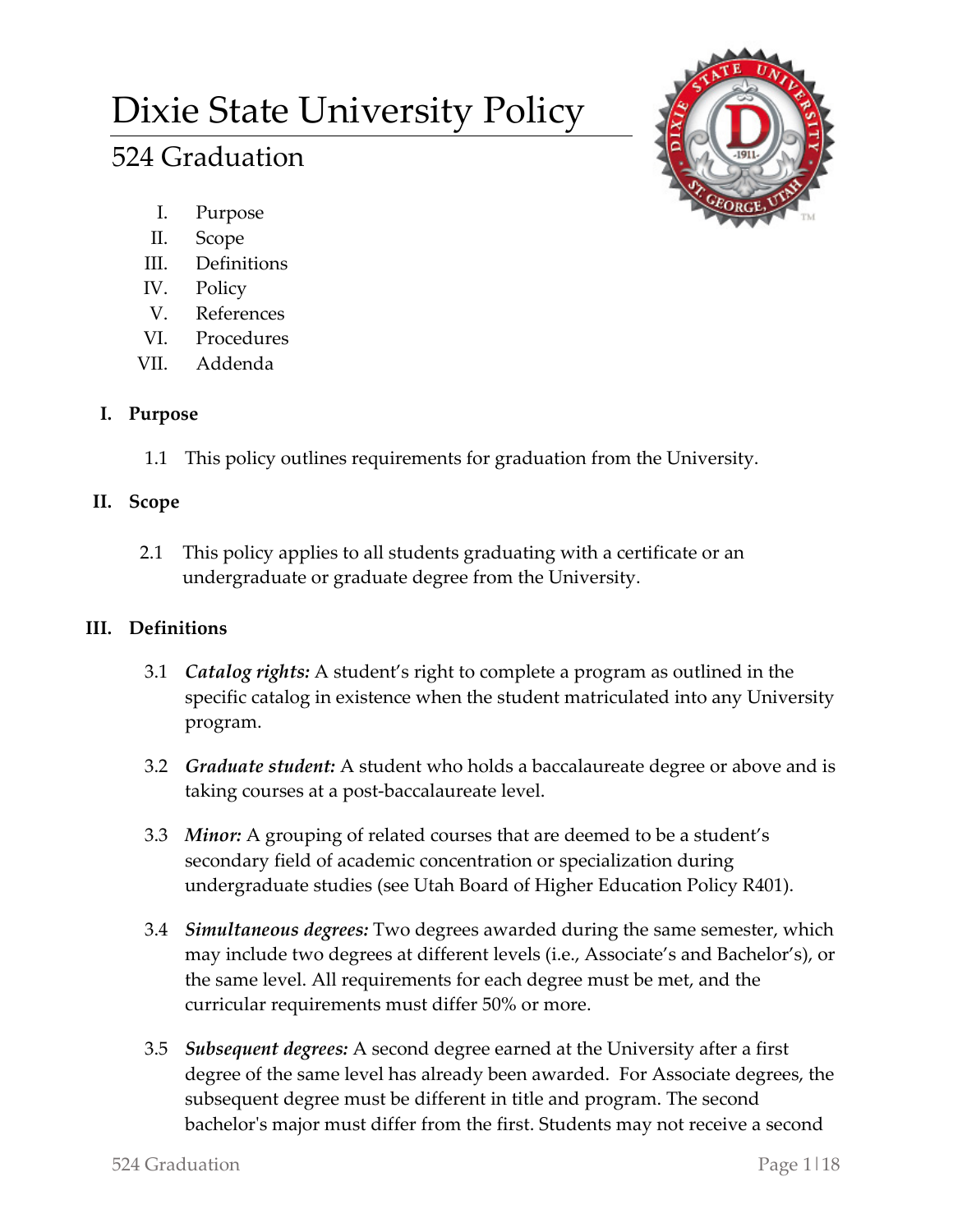bachelor's degree in the same major, even with a different emphasis.

3.6 *Undergraduate student:* A student seeking an Associate's or a Bachelor's degree through the University.

#### **IV. Policy**

- 4.1 Application for Graduation
	- 4.1.1 All graduation candidates must complete the appropriate graduation application prior to the published deadlines for the semester in which they will complete requirements and wish to graduate.
		- 4.1.1.1 Graduation application deadlines for each semester are posted in the University catalog.
		- 4.1.1.2 A non-refundable fee is required.
	- 4.1.2 Students must meet with the appropriate advisor to complete the graduation application.
	- 4.1.3 Students who complete degree or certificate requirements will receive the appropriate award after the semester has ended, grades have been posted, and transcripts have been verified.
	- 4.1.4 Students have 30 days after the last day of the final exams in their graduation semester to complete all program and degree requirements, including resolution of any incomplete ("I") grades. Students who do not complete requirements within that time frame will be required to reapply for graduation in a subsequent semester and will be assessed a new non-refundable graduation fee.
- 4.2 Requirements for Graduation
	- 4.2.1 Institutional Residency
		- 4.2.1.1 A certificate requires that a minimum of seventy-five percent (75%) of semester credit hours be completed at the University.
		- 4.2.1.2 An associate's degree requires that a minimum of twenty (20) semester hours of credit be completed at the University.
		- 4.2.1.3 A bachelor's degree requires that a minimum of thirty (30) semester hours of upper-division credit be completed at the University.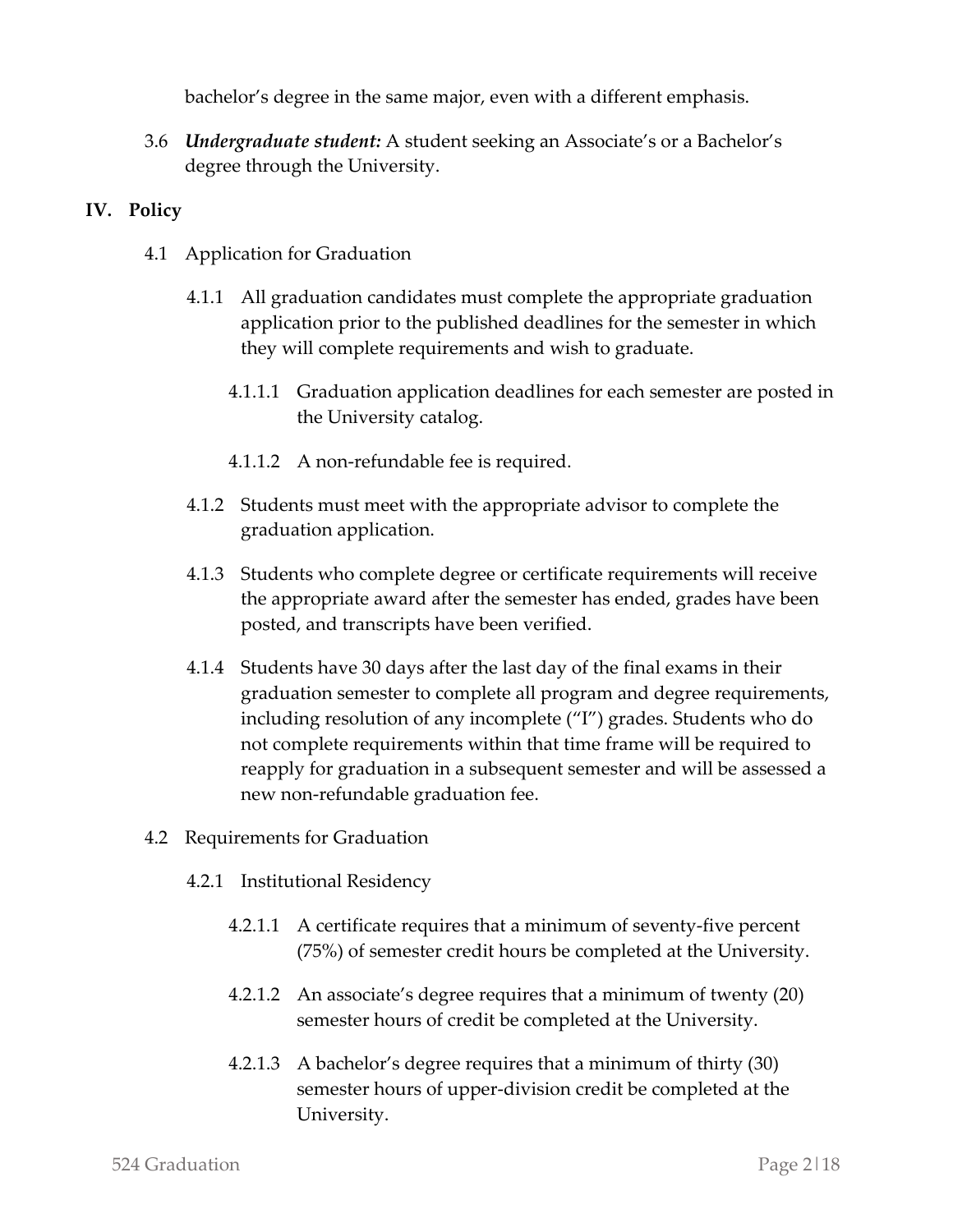- 4.2.1.4 A master's degree requires that a minimum of sixty-seven percent (67%) of the total graduate credits be completed at the University.
- 4.2.1.5 Credits contributing to institutional residency may not be acquired through examination, vertical credit, or prior learning credit.
- 4.2.2 General Education and Program Requirements
	- 4.2.2.1 General Education requirements are outlined in the University catalog. All bachelor's and associate's degree programs other than the Associate of Applied Science and Specialized Associate degrees require completion of all General Education requirements.
	- 4.2.2.2 Students may fulfill the University General Education requirements through any of the following methods:
		- 4.2.2.2.1 Successful completion of the University General Education courses, transfer credits that articulate to the University General Education courses, and/or courses designated as fulfilling the same General Education requirement at another Utah System of Higher Education (USHE) institution.
		- 4.2.2.2.2 A previously earned Associate of Arts, Associate of Science, or bachelor's degree from a regionally accredited institution (Refer to University Policy 526: Academic Transfer).
			- 4.2.2.2.2.1 Students with a previously earned degree from an institution outside of USHE who matriculate after July 1, 2010 must meet the University and Utah Board of Regents minimum standards in American Institutions, English (composition), and Mathematics/Quantitative Literacy.
		- 4.2.2.2.3 A General Education "Letter of Completion" or GE Certificate from a USHE institution.
		- 4.2.2.2.4 Completion of the International Baccalaureate exams and diploma as specified in the University catalog at the time the credit is posted.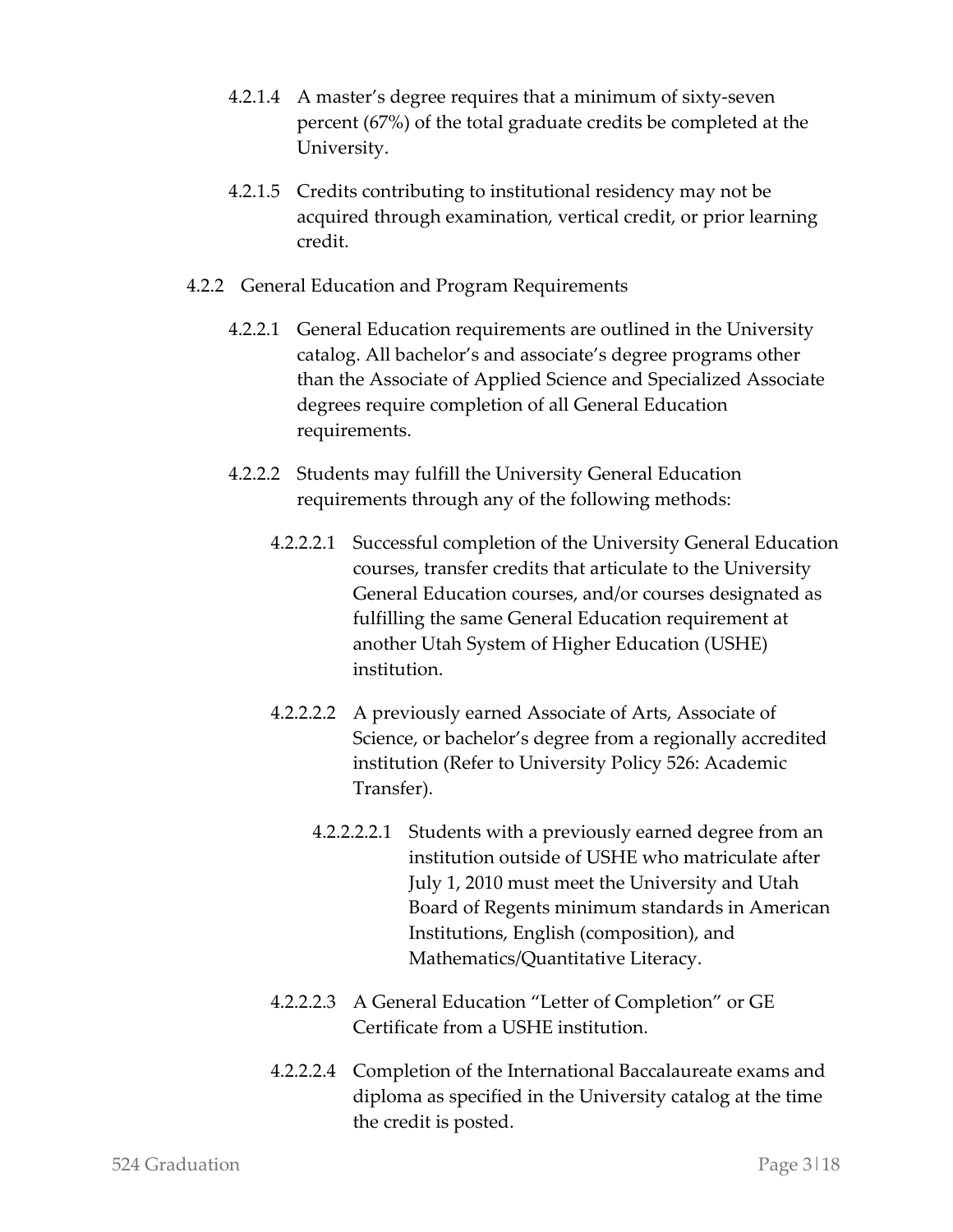- 4.2.2.3 A student must select one of the following sets of program and General Education requirements insofar as the student has catalog rights to do so:
	- 4.2.2.3.1 Requirements in effect at the time of matriculation into any University degree program.
	- 4.2.2.3.2 Requirements in effect at the time of matriculation into the specific degree program in which the student will graduate.
	- 4.2.2.3.3 Requirements in effect at the time the student applies for graduation.
- 4.2.2.4 All requirements for a single degree must be from a single catalog. See Catalog Rights in section 4.8 below.
- 4.2.3 Academic Requirements for Associate's and Bachelor's Degrees
	- 4.2.3.1 To be eligible for graduation from the University, students must have a cumulative GPA of 2.00 or higher for all University-level courses, including institutional and transfer credits.
	- 4.2.3.2 Students must achieve a grade of "D-" or higher in each course applicable toward graduation requirements and elective credit.
	- 4.2.3.3 Courses must be numbered 100 (quarter system) / 1000 (semester system) or higher to count toward the total credits earned for graduation.
	- 4.2.3.4 Individual academic programs may have more stringent GPA and course grade requirements.
- 4.2.4 Academic Requirements for Master's Degrees (see University Policy 703: Graduate Degree Requirements).
	- 4.2.4.1 Students must achieve a minimum cumulative GPA of 3.0 with no individual course grade below a "B-". Individual course grade requirements are determined by the sponsoring department.
		- 4.2.4.1.1 Individual academic programs may have more stringent GPA and course grade requirements.
	- 4.2.4.2 Courses must be numbered 6000 to count toward the total credits earned for graduation.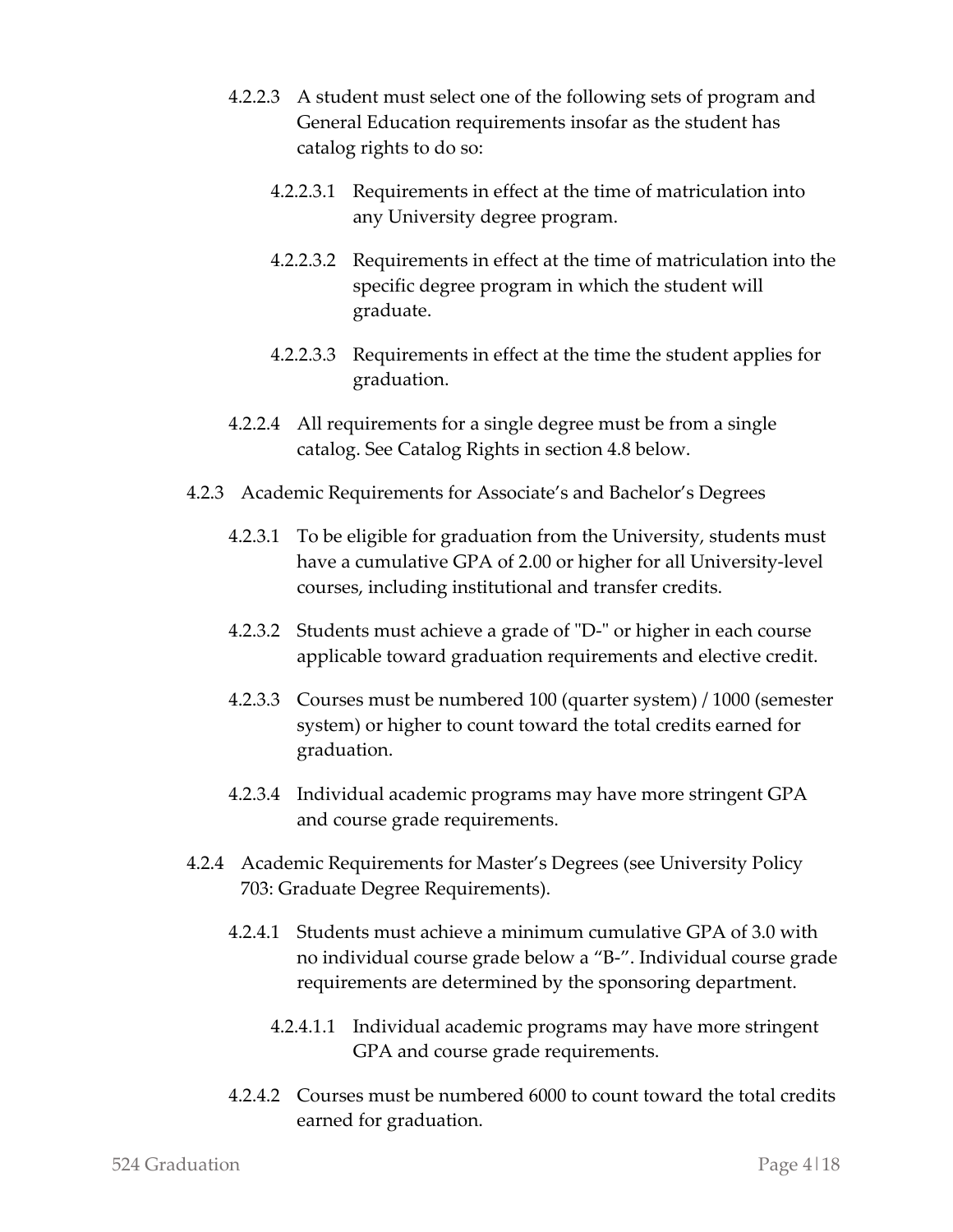- 4.2.4.3 Courses numbered 5000-5999 may be applied toward a University graduate degree with program approval.
	- 4.2.4.3.1 5000-level credit used to earn the undergraduate degree may not be counted toward a graduate degree, although students may petition the program director for retroactive graduate credit for courses taken as an undergraduate under certain circumstances.
- 4.2.4.4 All degree requirements shall be completed within seven (7) years of the admission date.
- 4.2.5 Master's Degree Requirements
	- 4.2.5.1 Completion of a minimum of 30 credits beyond the bachelor's degree.
	- 4.2.5.2 Additional coursework or projects may be required due to graduate program accreditation standards, or for specialized master's degree, or other discipline-related requirements.
	- 4.2.5.3 Completion of program and major requirements.
	- 4.2.5.4 A minimum of two-thirds of the required credits shall be earned at the University.
- 4.2.6 Bachelor's Degree Requirements
	- 4.2.6.1 Completion of a minimum of 120 credits.
	- 4.2.6.2 Completion of a minimum of 40 upper-division credits.
	- 4.2.6.3 Completion of program and major requirements.
	- 4.2.6.4 Completion of General Education requirements.
	- 4.2.6.5 Completion of institutional baccalaureate degree requirements.
	- 4.2.6.6 Completion of at least 30 upper-division credits at the University for institutional residency.
	- 4.2.6.7 The Bachelor of Arts degree requires completion of the Bachelor of Arts Foreign Language requirements listed in the appropriate catalog.
	- 4.2.6.8 No more than a combined maximum of 15 credits of cooperative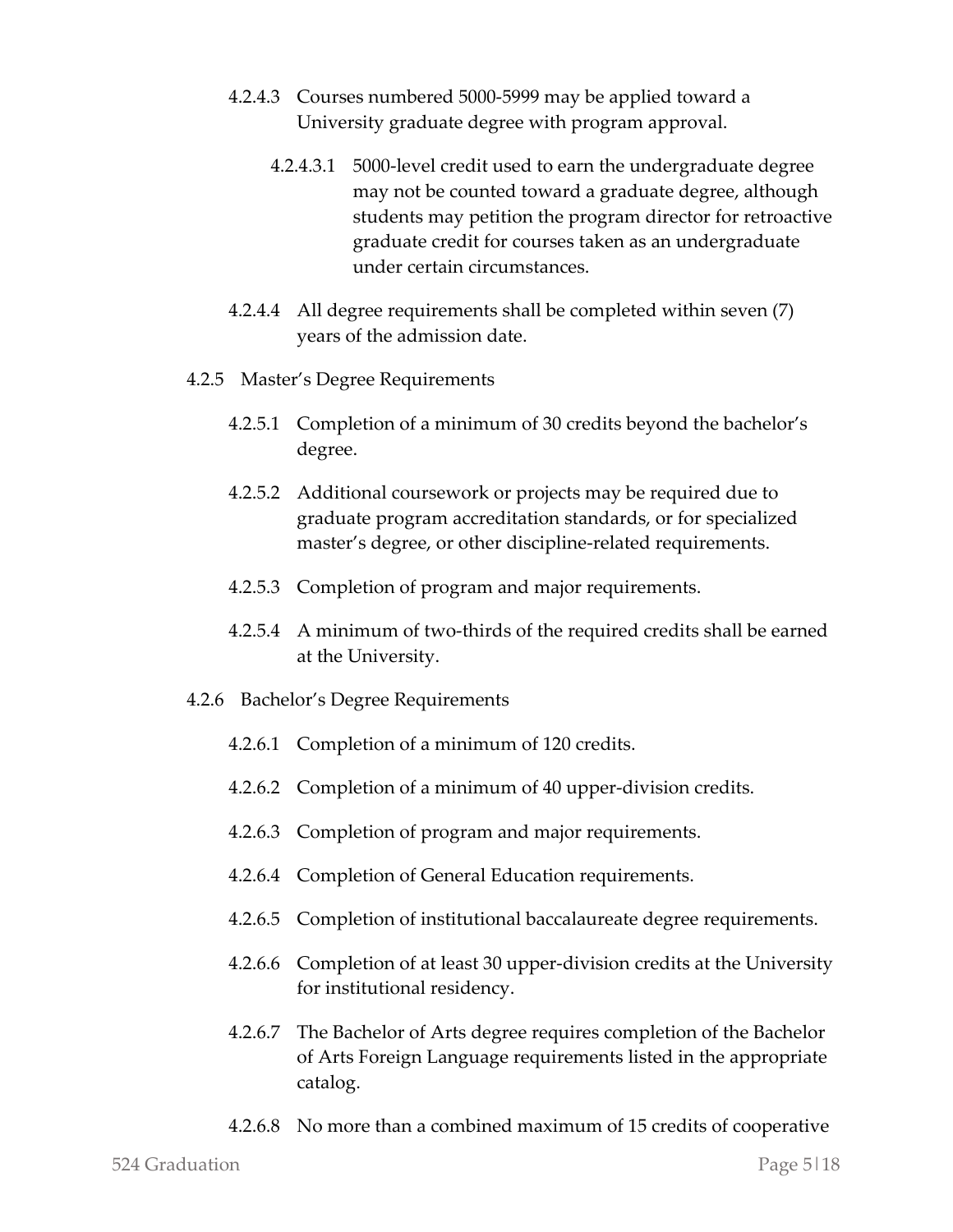work experience, internships, and independent study can be applied toward a baccalaureate degree (refer to University Policy 606: Independent Study).

- 4.2.6.9 No more than 24 credits in courses repeated for credit.
	- 4.2.6.9.1 Courses listed as "repeatable for credit as topic varies" are not included in this total.
	- 4.2.6.9.2 Private music lessons will not be included in this total for students graduating with a major in Music.
	- 4.2.6.9.3 Dance courses that are repeatable for credit ("R") will not be included in this total for students graduating with a major in Dance.
- 4.2.6.10 No more than 30 total credits of cooperative work experience, internship, independent study, and repeatable for credit courses.
- 4.2.7 Associate's Degree Requirements
	- 4.2.7.1 Completion of a minimum of 60 credits.
	- 4.2.7.2 Completion of at least 20 credits at the University for institutional residency.
	- 4.2.7.3 Completion of institutional General Education requirements.
	- 4.2.7.4 The Associate of Arts degree requires completion of the Associate of Arts Foreign Language requirements listed in the appropriate catalog.
	- 4.2.7.5 No more than a combined maximum of 12 credits of cooperative work experience, internships, and independent study can be applied towards an Associate Degree (refer to University Policy 606: Independent Study).
	- 4.2.7.6 No more than 12 credits in courses repeated for credit.
		- 4.2.7.6.1 Courses listed as "repeatable for credit as topic varies" are not included in this total.
	- 4.2.7.7 No more than 20 total credits of cooperative work experience, internship, independent study, and repeatable for credit courses.
- 4.2.8 Specialized Associate's Degree Requirements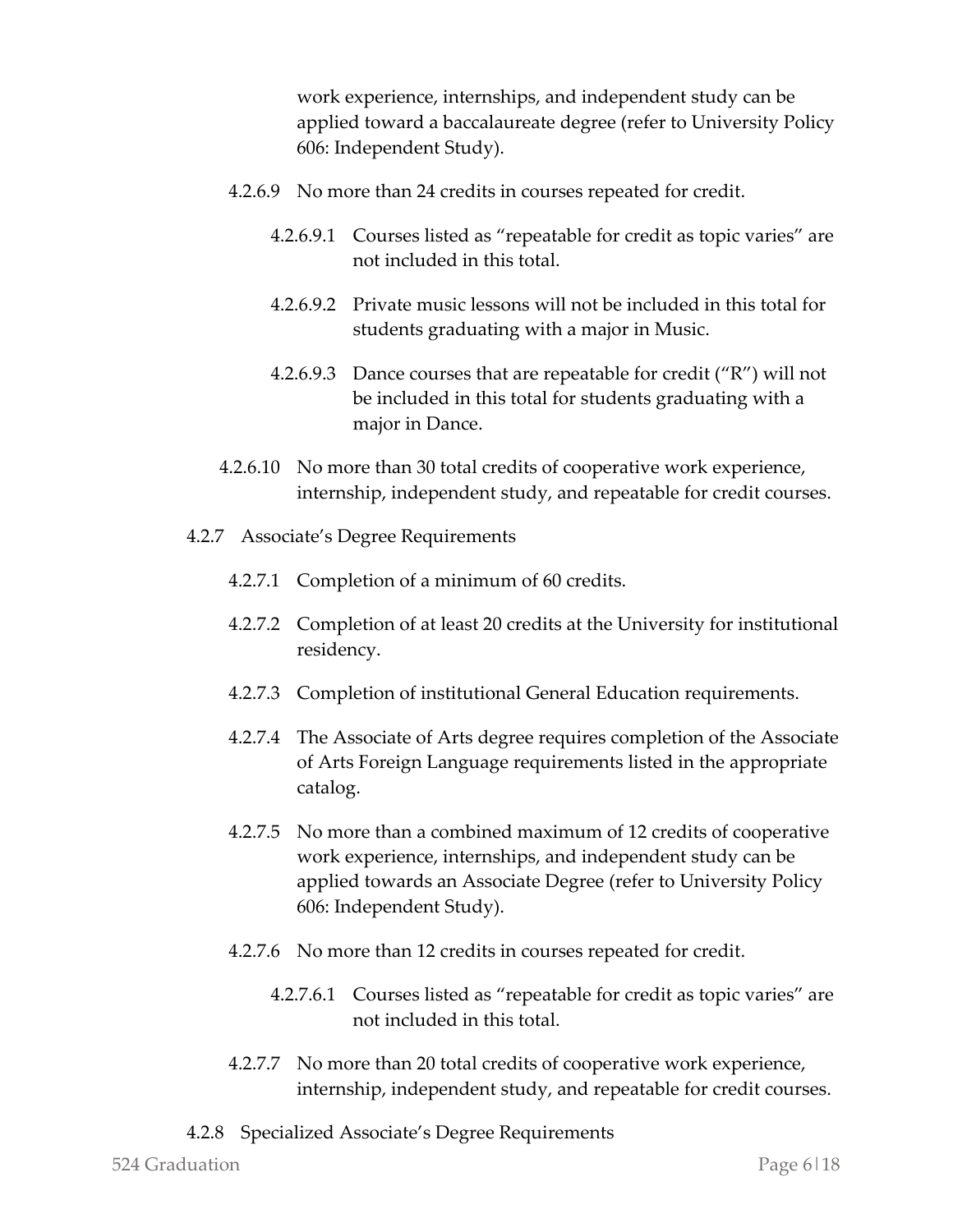- 4.2.8.1 Completion of a minimum of 68 credits, including extensive specialized course work.
- 4.2.8.2 Completion of program requirements.
- 4.2.8.3 Completion of at least 20 credits at the University for institutional residency.
- 4.2.8.4 No more than 12 credits in courses repeated for credit.
- 4.2.8.5 No more than a combined maximum of 12 credits of cooperative work experience, internships, and independent study can be applied towards a Specialized Associate Degree (refer to University Policy 606: Independent Study).
- 4.2.8.6 Courses listed as "repeatable for credit as topic varies" are not included in this total.
- 4.2.8.7 No more than 20 total credits of cooperative work experience, internship, independent study, and repeatable for credit courses.
- 4.2.9 Associate of Applied Science Degree Requirements
	- 4.2.9.1 Completion of a minimum of 63 credits.
	- 4.2.9.2 Completion of program requirements.
	- 4.2.9.3 Completion of 15 credits of general, non-technical courses, at least nine (9) credits of which must be institutional General Education courses. Institutional requirement courses may contribute to the general course credit total but shall not be counted as General Education courses. The 15 general, nontechnical credits must include courses in written communication, computation, and human relations.
	- 4.2.9.4 Completion of at least 20 credits at the University for institutional residency.
	- 4.2.9.5 No more than a combined maximum of 12 credits of cooperative work experience, internships, and independent study can be applied toward an Associate of Applied Science Degree (refer to University Policy 606: Independent Study).
	- 4.2.9.6 No more than 12 credits in courses repeated for credit.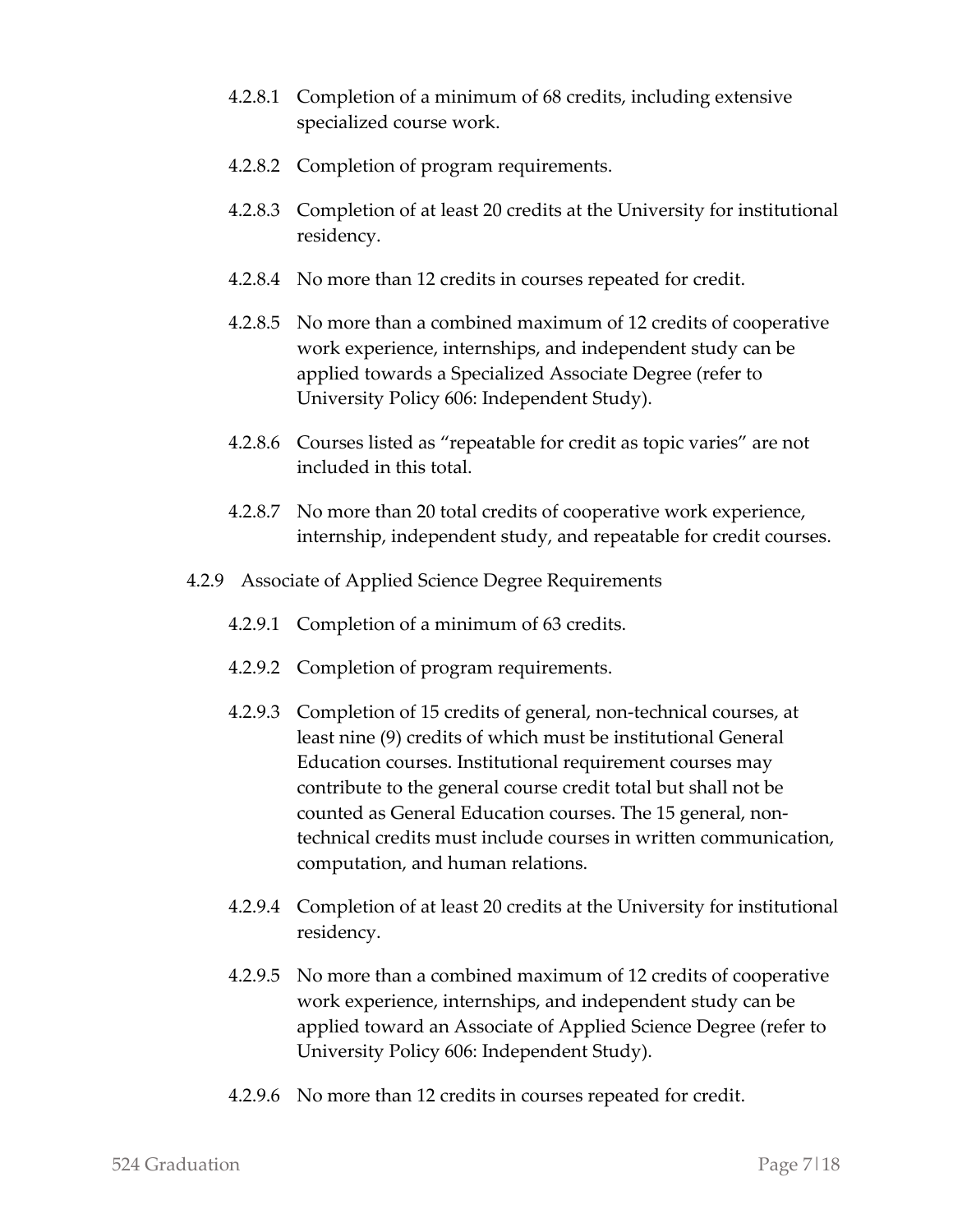- 4.2.9.6.1 Courses listed as "repeatable for credit as topic varies" are not included in this total.
- 4.2.9.7 No more than 20 total credits of cooperative work experience, internship, independent study, and repeatable for credit courses.
- 4.2.10 Minor Requirements
	- 4.2.10.1 No more than nine credits may be counted toward a major or emphasis and a minor.
	- 4.2.10.2 At least half of the credits for a minor must be completed at the University.
	- 4.2.10.3 No more than nine credits may be counted toward two minors.
	- 4.2.10.4 Minors may only be conferred simultaneously with a bachelor's degree. Students must declare a minor prior to or as part of their graduation application
- 4.2.11 Academic Requirements for Undergraduate Certificates
	- 4.2.11.1 To be eligible to earn a certificate, students must be a current University student and have a cumulative Grade Point Average (GPA) of 2.00 or higher for all University-level courses.
	- 4.2.11.2 Students must achieve a grade of C- or higher in required courses.
	- 4.2.11.3 Course substitutions will not be allowed for certificates.
		- 4.2.11.3.1 Undergraduate Certificate of Completion Requirements
			- 4.2.11.3.1.1 Completion of a minimum of 30 credits and program requirements.
			- 4.2.11.3.1.2 Seventy-five percent (75%) of the coursework must be taken at the University.
			- 4.2.11.3.1.3 Completion of courses in written communication, computation, and human relations. These do not have to be institutional General Education courses.
		- 4.2.11.3.2 Undergraduate Certificate of Proficiency Requirements
			- 4.2.11.3.2.1 Completion of 16 to 29 credits and program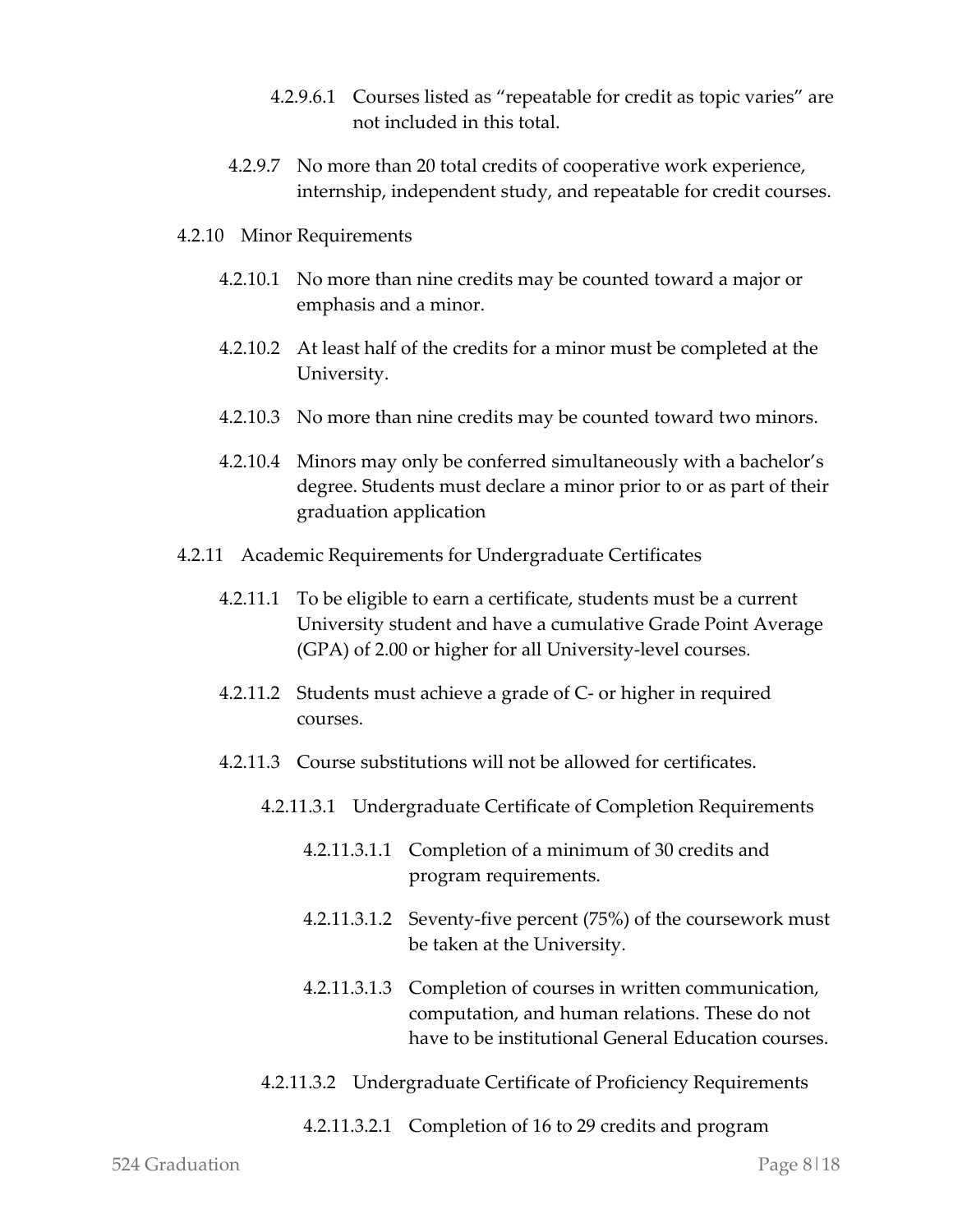requirements.

- 4.2.11.3.2.2 Seventy-five percent (75%) of the coursework must be taken at the University.
- 4.2.11.3.2.3 Legacy certificates that require less than 16 credits may exist. All scholastic and other requirements also pertain.
- 4.2.11.3.3 Undergraduate Institutional Certificate Requirements
	- 4.2.11.3.3.1 Completion of up to 15 credits and program requirements.
	- 4.2.11.3.3.2 No transfer credit is allowed for Institutional Certificates.
- 4.2.12 Graduate Certificate Requirements
	- 4.2.12.1 Completion of a minimum of nine (9) credit hours of 6000-level courses; in certain cases, 5000-level courses may be applied toward certificate requirements per graduate program policy.
	- 4.2.12.2 Students may pursue more than one certificate but shall be admitted separately to each certificate program.
- 4.3 Double Majors: one degree with two majors
	- 4.3.1 University students in good academic standing may pursue a single degree comprised of two different baccalaureate majors by declaring a major in each academic department once they have earned at least 60 University-level credits.
	- 4.3.2 If the requirements for both majors are completed, one diploma (either a Bachelor of Science or Bachelor of Arts) listing both majors will be awarded.
	- 4.3.3 Students may not declare double majors if 50% or more of the curricular requirements in the two majors are the same. Curricular requirements are requirements beyond General Education that a student must complete in order to graduate in that program, including specified elective choices. The restriction refers to program requirements, not specific courses a student completes.
- 4.4 Simultaneous Degrees: two degrees awarded in the same semester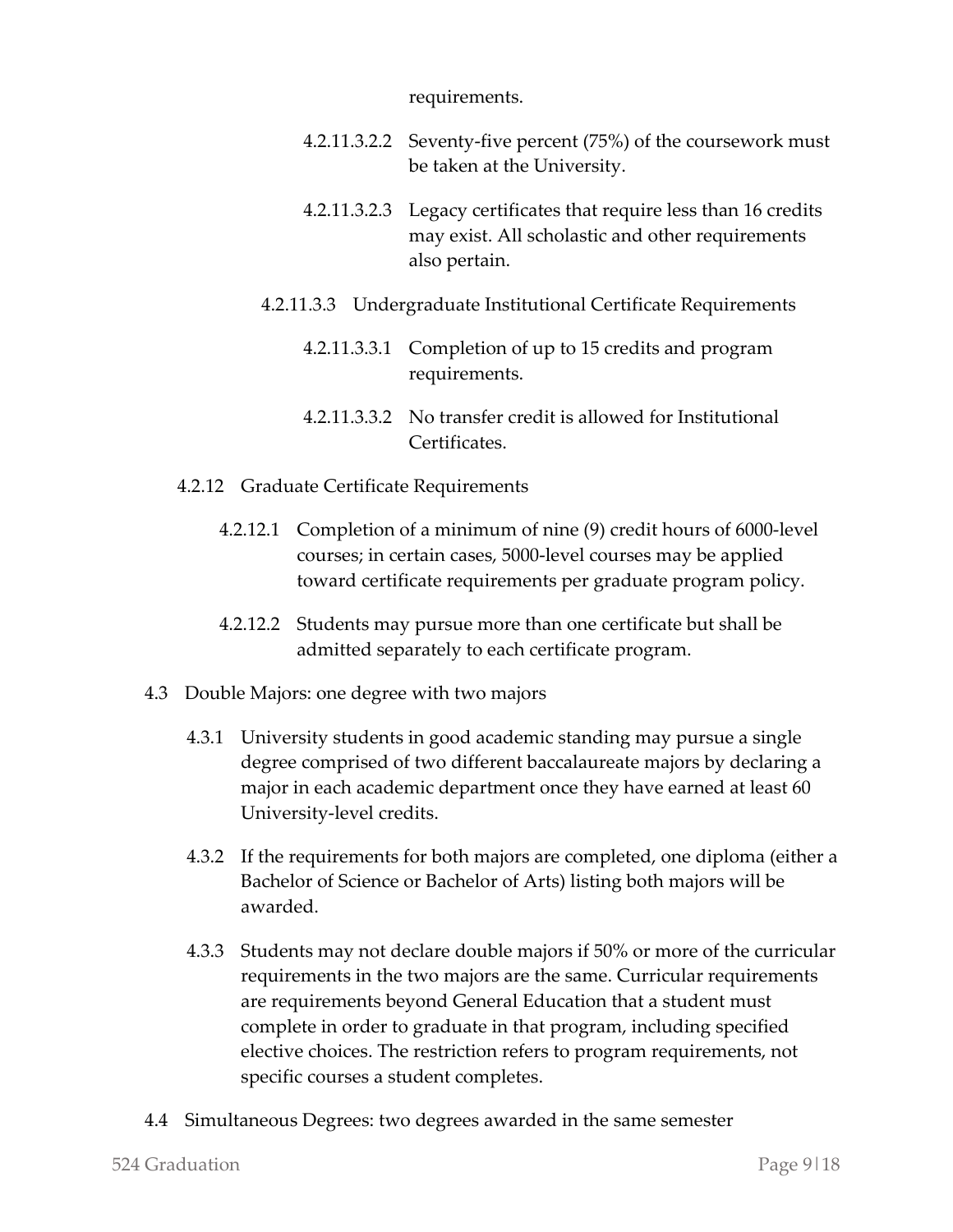- 4.4.1 In specific circumstances, students may receive two separate degrees from the University at the same time if the requirements for both degrees are met.
- 4.4.2 Students seeking simultaneous degrees must submit a separate application and pay a separate graduation fee for each degree.
- 4.4.3 Students may not receive simultaneous degrees if 50% or more of the curricular requirements within the two programs are the same. Curricular requirements are requirements beyond General Education that a student must complete in order to graduate in that program, including specified electives. The restriction refers to program requirements, not specific courses a student completes.
- 4.4.4 Simultaneous degrees of different levels
	- 4.4.4.1 Students may receive two degrees of different levels (e.g., an associate's degree and a bachelor's degree) at the same time.
- 4.4.5 Simultaneous Associate's Degrees
	- 4.4.5.1 The conferral of a second associate's degree at the same time as the first requires that the second degree title and program be different from the first degree (e.g., Associate of Applied Science in Nursing and Associate of Science).
	- 4.4.5.2 The conferral of a second associate's degree at the same time as the first requires a minimum of 15 credits beyond the number of credits required for the degree with the highest number of credits.
	- 4.4.5.3 Students may not receive two general associate's degrees (e.g., Associate of Science and Associate of Arts).
- 4.4.6 Simultaneous Bachelor's Degrees
	- 4.4.6.1 The conferral of a second bachelor's degree at the same time as the first requires that the second degree title and major be different from the first degree (e.g., Bachelor of Arts in English and Bachelor of Science in Finance).
	- 4.4.6.2 The conferral of a second bachelor's degree at the same time as the first requires a minimum of 30 credits beyond the number of credits required for the degree with the highest number of credits.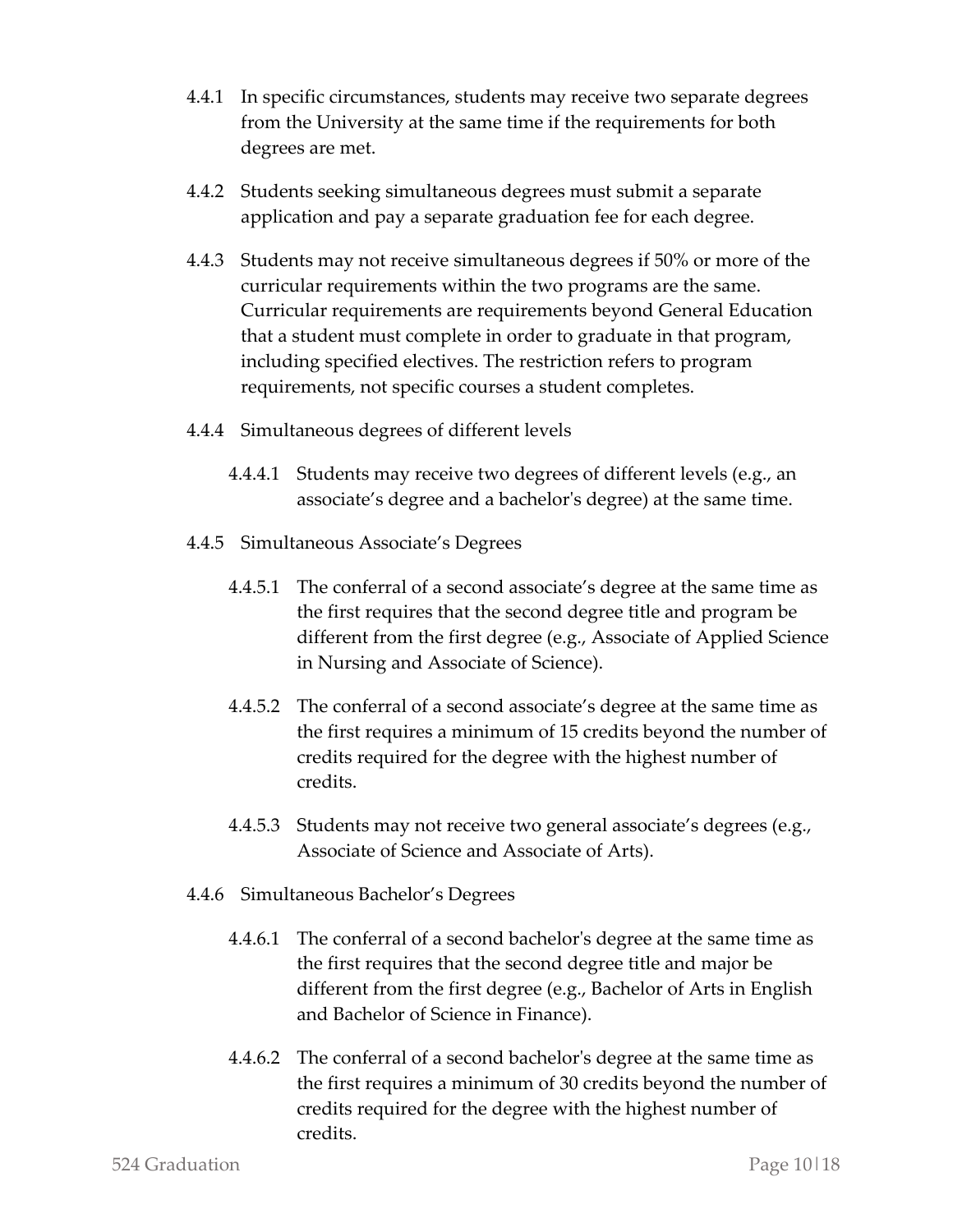#### 4.4.7 Dual Master's Degrees

- 4.4.7.1 Some graduate programs at the University may offer dual or concurrent degrees with other University programs or with other regionally accredited universities.
- 4.4.7.2 Students may either work simultaneously in two areas of study and receive one graduate degree representing both fields, OR may earn two separate degrees concurrently.
	- 4.4.7.2.1 Two-thirds of unique 6000-level credit hours are required for dual degrees.
- 4.5 Subsequent Degrees: a second degree earned at the University after a first degree of the same level was awarded
	- 4.5.1 Second Associate's Degree
		- 4.5.1.1 The second associate's degree title and program must differ from the first degree (e.g., Associate of Science and Associate of Applied Science). Students may not receive two general associate's degrees (e.g., Associate of Science and Associate of Arts).
		- 4.5.1.2 After the first associate's degree was conferred, a minimum of 20 credits must be earned at the University.
		- 4.5.1.3 All program requirements must be completed.
		- 4.5.1.4 All degree requirements must be completed other than General Education, which will be considered fulfilled by the first degree, except in the case of an applied or specialized associate's degree, if the first degree was awarded from a regionally accredited University or college.
			- 4.5.1.4.1 Students with previously earned degrees from an institution outside the Utah System of Higher Education who matriculate after July 1, 2010 must meet the University and Utah Board of Higher Education (UBHE) minimum standards in American Institutions, English (Composition), and Mathematics / Quantitative Literacy.
			- 4.5.1.4.2 Students who previously earned a specialized or applied associate's degree must fully complete the University's General Education requirements in order to receive a non-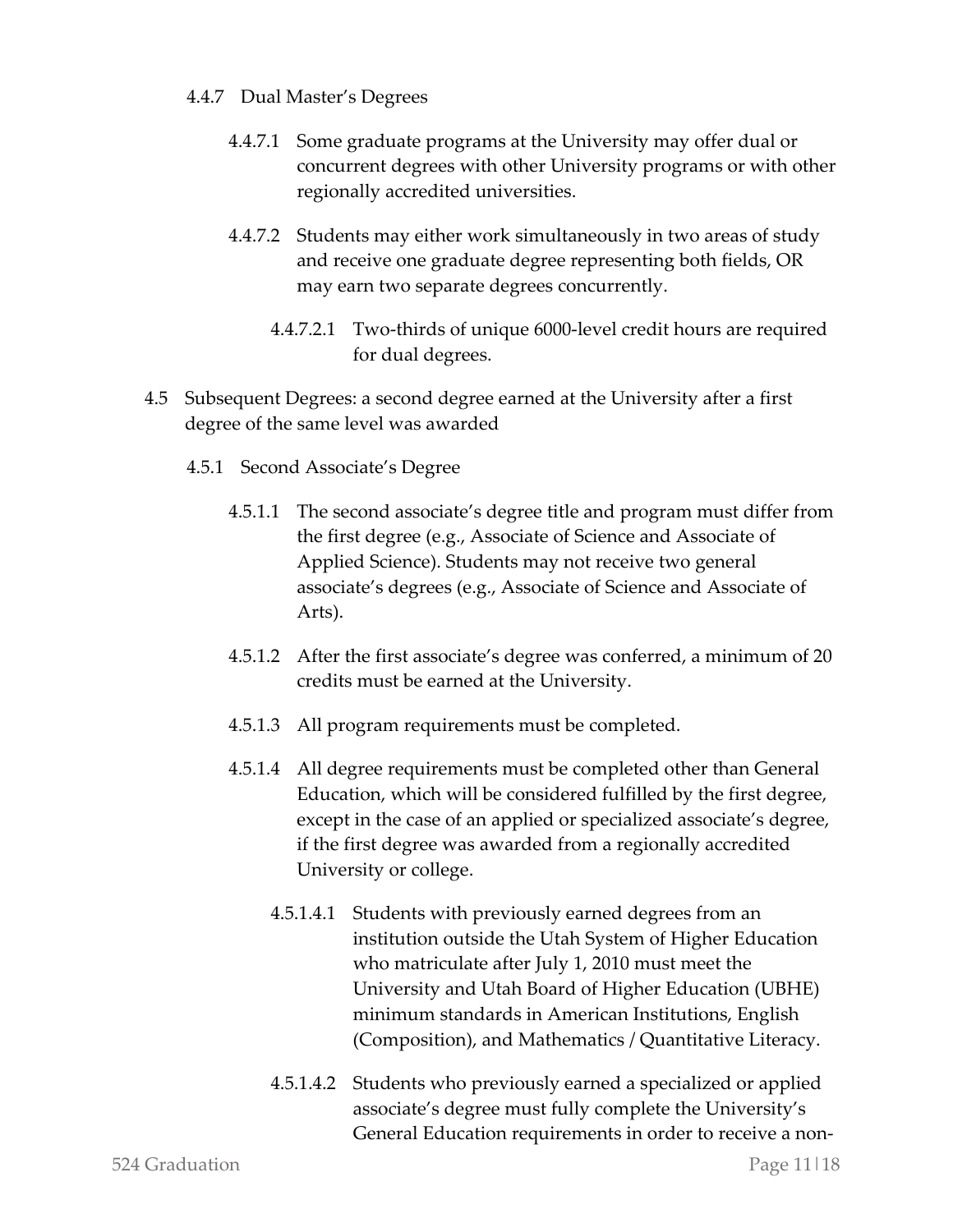applied science degree.

- 4.5.2 Second Bachelor's Degree
	- 4.5.2.1 The second bachelor's major must differ from the first. Students may not receive a second bachelor's degree in the same major, even with a different emphasis.
	- 4.5.2.2 Students may not receive a subsequent degree if 50% of the curricular requirements in the two programs are the same. Curricular requirements are requirements beyond General Education that a student must complete in order to graduate in that program, including specified electives. The restriction refers to program requirements, not specific courses a student completes.
	- 4.5.2.3 A minimum of 30 upper-division credits must be earned at the University after the first bachelor's degree was conferred.
	- 4.5.2.4 All major requirements must be completed.
	- 4.5.2.5 All degree requirements must be completed other than General Education, which will be considered fulfilled by the first degree, if the first degree was awarded from a regionally accredited University or college.
		- 4.5.2.5.1 Students with previously earned degrees from an institution outside the Utah System of Higher Education who matriculate after July 1, 2010, must meet the University and Utah Board of Higher Education (UBHE) minimum standards in American Institutions, English (composition), and Mathematics / Quantitative Literacy.
- 4.5.3 Second Master's Degree
	- 4.5.3.1 More than one master's degree may be earned at the University. Students should contact the graduate program advisor for details.
	- 4.5.3.2 Subsequent master's degrees shall require a minimum of 20 graduate credit hours beyond previously-earned graduate credit.
- 4.6 Completed Degrees
	- 4.6.1 Once a certificate or associate's degree has been conferred, the name of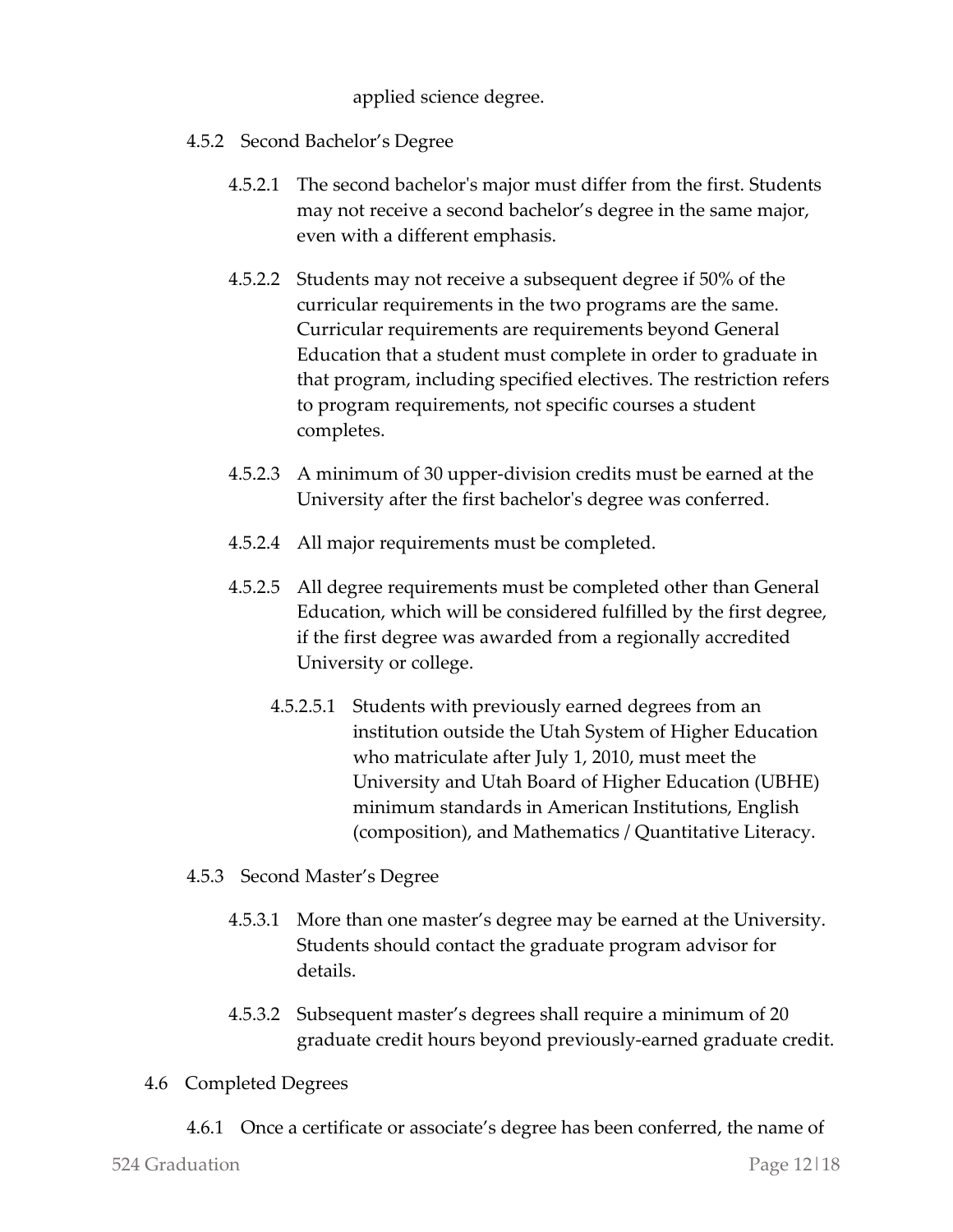the program and the title of the degree cannot be changed.

- 4.6.1.1 Grades earned in achieving a certificate or associate's degree will be used in calculating a baccalaureate GPA. However, a course may be repeated after an associate's degree or certificate was conferred and the most recent grade will be applied to the new cumulative GPA.
- 4.6.2 Once a baccalaureate degree has been conferred, no course may be retaken for a new grade, no minor(s) can be added, no grade can be changed, and neither the degree nor the major(s) can be changed.
- 4.7 Financial Obligations
	- 4.7.1 In order to graduate, all financial obligations to the University must be cleared.
- 4.8 Catalog Rights
	- 4.8.1 Students must fulfill all requirements (graduation, degree, General Education, institutional, honors program, and major) from one catalog. Students may not split requirements for a single degree between two or more catalogs. However, requirements for a minor may come from a separate catalog.
	- 4.8.2 Students who maintain continuous enrollment at the University have the right to apply for graduation under the General Education and degree requirements listed in the catalog under which they first enrolled as a matriculated student, under the following conditions:
		- 4.8.2.1 Continuous enrollment is defined as successful completion of at least one credit-bearing course each academic year.
		- 4.8.2.2 A graduate student's catalog shall be the catalog in effect the Fall Semester of the academic year when the student first enrolls in the graduate program following formal admission into that program.
		- 4.8.2.3 Students maintain catalog rights for bachelor's degree requirements, including General Education requirements, for seven (7) years beginning with the date of matriculation into any University degree program. The date of matriculation is not always the same as the date of first admission or enrollment.
		- 4.8.2.4 Students maintain catalog rights for associate's degree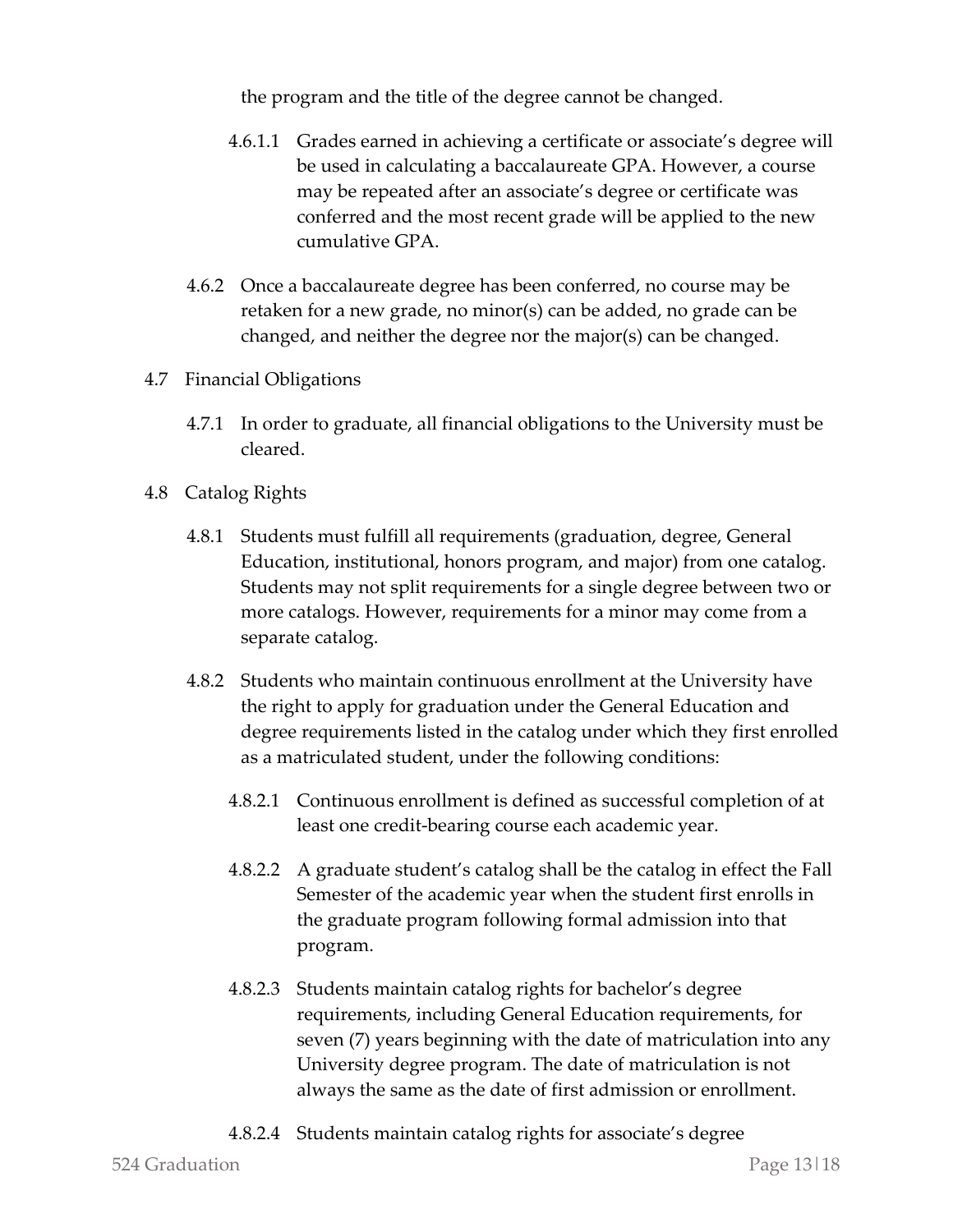requirements, including General Education requirements, for four (4) years beginning with the date of matriculation into any University degree program. The date of matriculation is not always the same as the date of first admission or enrollment.

- 4.8.2.5 There are no catalog rights for certificates or minors. Students must fulfill all requirements in place at the time of graduation.
- 4.8.3 Students may choose to forfeit original catalog rights and advance to a future catalog year.
	- 4.8.3.1 A change in major, emphasis, or concentration will not automatically change the student's catalog year, unless the new major did not exist in the student's original catalog year. In that case, the student's catalog year will be updated to the current catalog when the change was initiated.
	- 4.8.3.2 Students will not be allowed to move to a previous catalog year once they have advanced to a future catalog year. Example: A student requests to be advanced into the Fall 2021 catalog, but later requests to be in the Fall 2019 catalog; the request for a previous catalog year will be denied.
	- 4.8.3.3 Catalog year change requests must be received from the student's Academic Advisor.

#### 4.9 Honors

- 4.9.1 Three types of honors may be conferred upon the University graduates:
	- 4.9.1.1 Latin Honors, which are reserved for baccalaureate graduates.
	- 4.9.1.2 Associate Honors, which are restricted to graduates earning associate's degrees.
	- 4.9.1.3 Honors Program Graduate designation, for students who have been admitted to and completed requirements for the University Honors Program.
- 4.9.2 Credits contributing toward minimum GPA and credit requirements for honors may not be acquired through examination, vertical credit, or prior learning credit.
- 4.9.3 Latin and Associate Honors are posted on students' transcripts based on final GPA once all courses and requirements have been completed.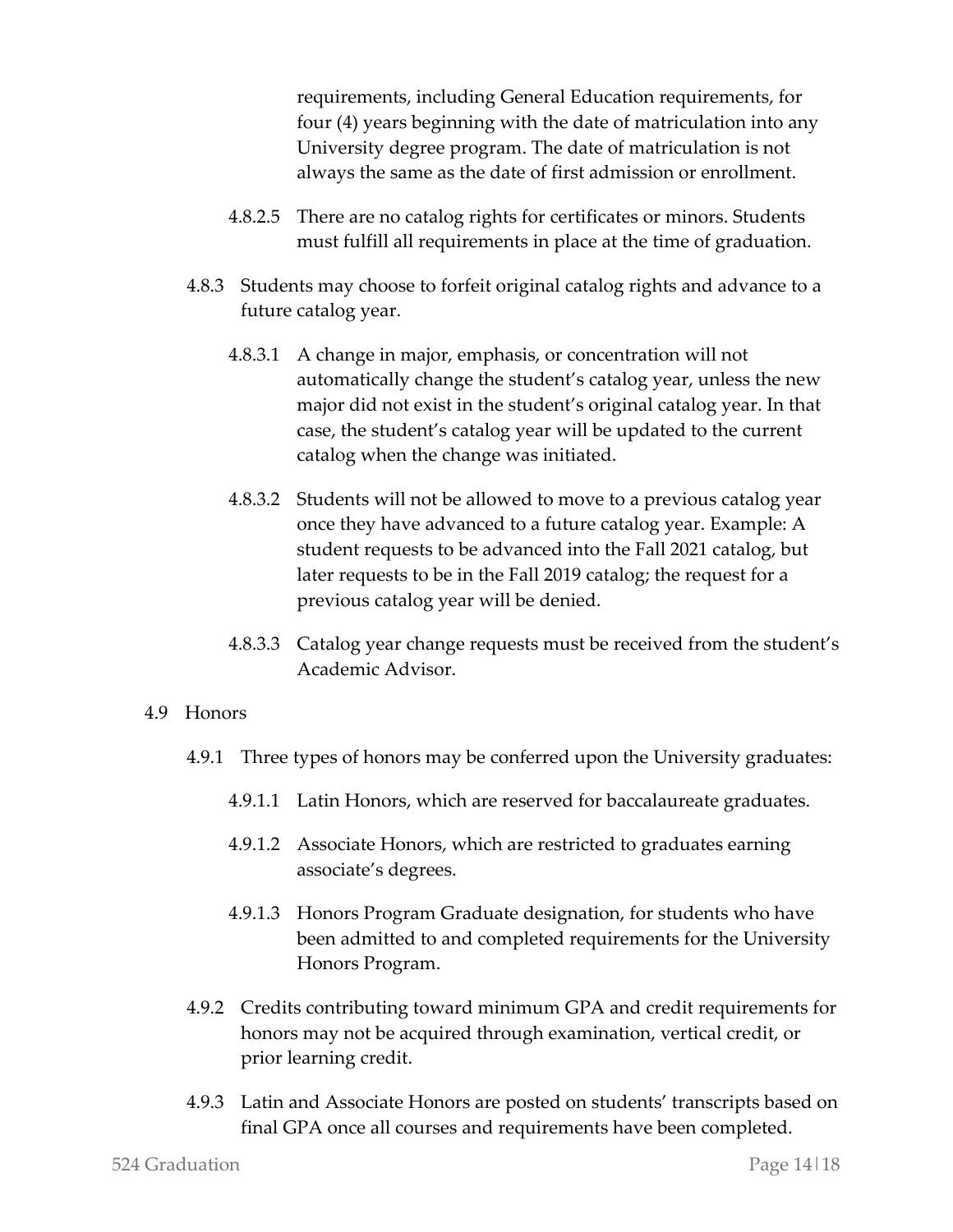- 4.9.4 For students graduating at the end of Spring Semester, only courses that have been graded at the time the graduation application is processed will be considered in the qualification for and calculation of Latin and Associate Honors and valedictorian selection for commencement.
	- 4.9.4.1 Students graduating at the end of Spring Semester will be listed in the commencement program as having received Latin or Associate honors only if they were eligible for honors at the time the graduation application was processed.
	- 4.9.4.2 Honors earned at the date students actually complete program requirements will be posted to both transcripts and diplomas.
- 4.9.5 Latin Honors
	- 4.9.5.1 The distinction of Latin honors is reserved for baccalaureate graduates, according to the following standards:
		- 4.9.5.1.1 Summa cum laude shall be granted to those students whose cumulative GPA is at least 3.95.
		- 4.9.5.1.2 Magna cum laude shall be granted to those students whose cumulative GPA is at least 3.80.
		- 4.9.5.1.3 Cum laude shall be granted to those students whose cumulative GPA is at least 3.65.
		- 4.9.5.1.4 Students who will have completed a minimum of 48 credits at the University at the time of graduation are eligible for Latin honors.
- 4.9.6 Associate Honors
	- 4.9.6.1 Associate Honors are awarded to recipients of associate's degrees according to the following standards:
		- 4.9.6.1.1 High honors are awarded to students whose cumulative GPA is at least 3.75.
		- 4.9.6.1.2 Honors are awarded to students whose cumulative GPA is at least 3.50.
		- 4.9.6.1.3 Students who will have completed a minimum of 30 credits at the University at the time of graduation are eligible for honors conferred with an associate's degree.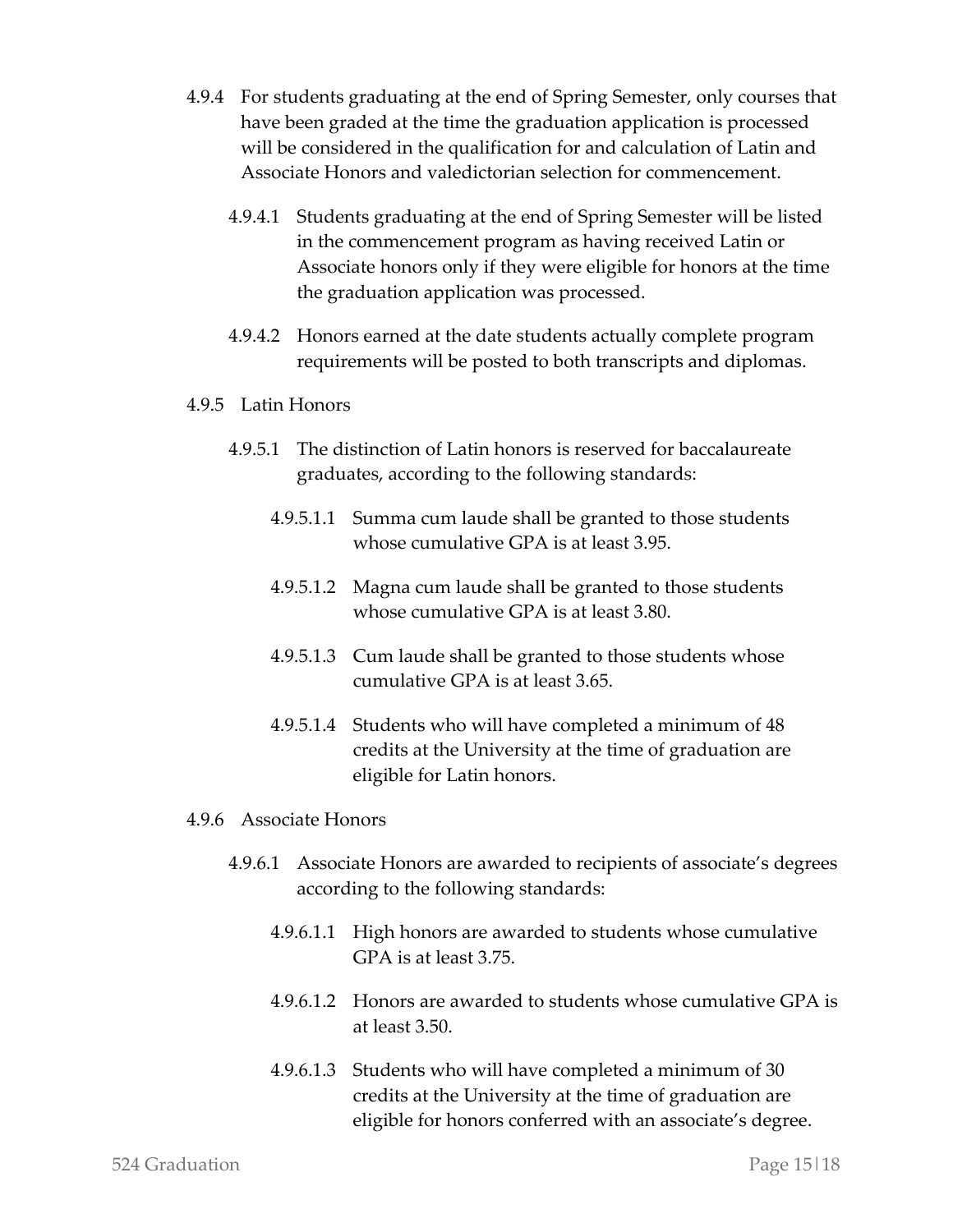#### 4.9.7 Honors Program

4.9.7.1 Associate's and bachelor's degree graduates fulfilling Honors Program requirements will have their transcripts marked "Honors Program Graduate." Information about admission to the Honors Program and Honors Program graduation requirements can be found in the University catalog.

#### 4.10 Commencement

- 4.10.1 Students may graduate at the end of any semester, but the commencement ceremony is held at the end of spring semester.
- 4.10.2 Students who will not complete requirements by the end of spring semester may participate in that semester's graduation ceremonies and activities under the following conditions:
	- 4.10.2.1 Student must have nine (9) or fewer credits remaining to complete graduation requirements and will complete these requirements during the summer semester.
	- 4.10.2.2 Students who have not completed all requirements 30 days after the end of Summer semester will be required to reapply for graduation in a subsequent semester and will be assessed a new non-refundable graduation fee.
	- 4.10.2.3 Summer graduates will not be eligible for valedictorian, Latin honors, or associate honors at commencement until the Spring semester following their graduation, even if they chose to participate in commencement exercises prior to their graduation.

### 4.11 Appeals

- 4.11.1 Appeals of this policy and the requirements contained therein should be directed to the Academic Appeals Committee. Appeals for late application can be made by filling out the Graduation Application Deadline Extension form with the appropriate advisor.
- 4.12 Posthumous Degrees
	- 4.12.1 The University may confer a posthumous degree upon a student who is deceased prior to completion of all degree requirements in the program being pursued.
		- 4.12.1.1 The purpose of such an award is to recognize the academic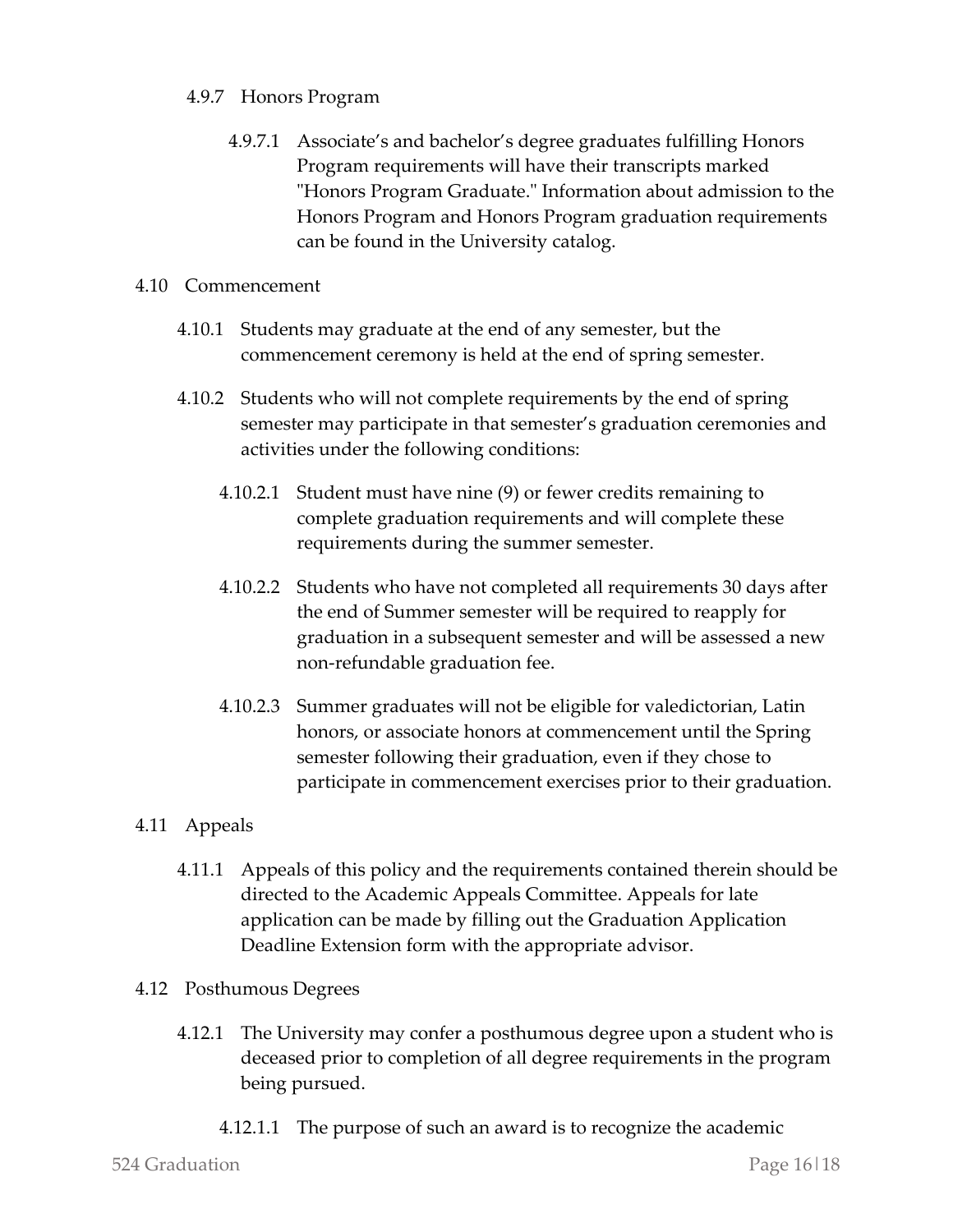achievement of deceased students and extend sympathy to the families of those students. Such compassion must be balanced with academic and institutional integrity.

- 4.12.2 To be eligible for the award of a posthumous degree from the University, students must have met the following conditions:
	- 4.12.2.1 Students must have been enrolled in University classes within the 12-month period prior to death.
	- 4.12.2.2 Students must have been in good academic standing (minimum 2.0 GPA) at the time of death.
	- 4.12.2.3 Students must have been matriculated and showing successful progress toward completion of the degree to be awarded.
	- 4.12.2.4 Students must have completed at least 30 credits at the University to receive a posthumous associate's degree or at least 60 credits at the University to receive a posthumous bachelor's degree.
		- 4.12.2.4.1 Students must have matriculated into a bachelor's degree program to receive a posthumous bachelor's degree.
		- 4.12.2.4.2 Students who accumulated fewer than 60 credits and/or were not matriculated into a bachelor's degree program are still eligible to receive a posthumous general associate's degree.
	- 4.12.2.5 The request for a posthumous degree must be made within 12 months of death.

#### **V. References**

- 5.1 Utah Board of Higher Education (UBHE) Policy R401
- 5.2 University Policy 526: Academic Transfer
- 5.3 University Policy 606: Independent Study
- 5.4 University Policy 703: Graduate Studies

#### **VI. Procedures**

6.1 N/A

524 Graduation Page 17|18